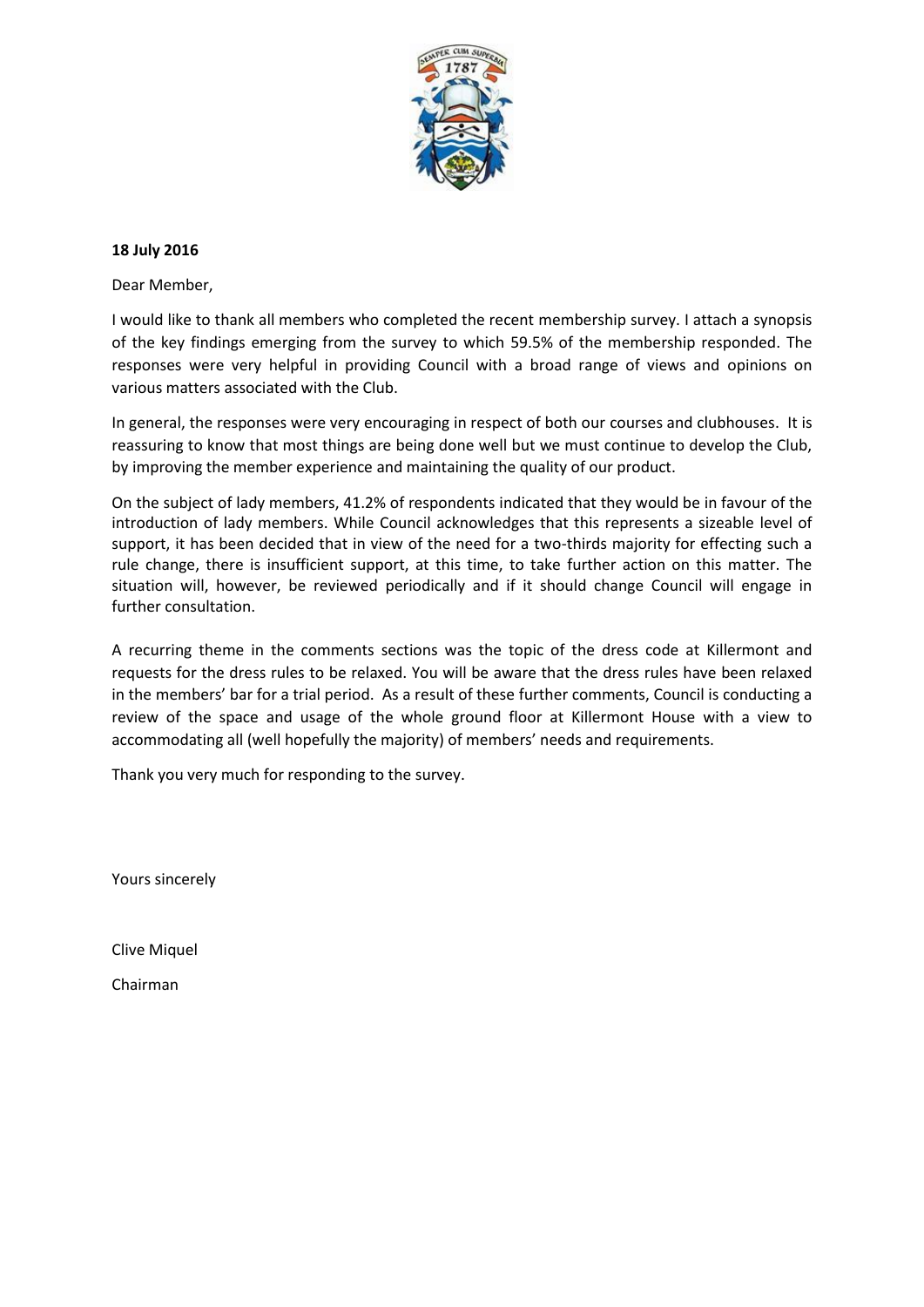# Membership Survey – Synopsis

## **Response Levels**

| <b>Full Survey</b> | Sent<br>845 | Replies<br>521 | %<br>61.7% |
|--------------------|-------------|----------------|------------|
|                    |             |                |            |
| <b>Total</b>       | 1075        | 640            | 59.5%      |

435 Members did not reply

## **Highlights and key findings on questions asked:**

#### **Full Survey**

- The condition of the golf course at Killermont was rated very highly, and although the practice facilities also rated very well they did not score as highly as the course.
- The general condition and presentation of the Gailes golf course received very high scores. Only 1.2% rated it as poor. The practice facilities received top marks.
- The quality of service from Killermont clubhouse staff is seen by over 80% of respondents as above average or excellent and for the Pro shop even higher score at over 92% above average or excellent. Service of office staff also rated very highly. A number of constructive comments were made about improving service at Killermont clubhouse and these will be taken on board.
- $\frac{22}{3}$  Only 2.6% were not pleased with the Killermont dining room food choice but, interestingly, 136 (27%) do not use the dining room.
- Snack bar menu at Killermont scored highly in terms of choice and value for money.
- Gailes clubhouse scored exceptionally high on choice of food, value for money and service. (77% high quality or very high quality)
- **3** 79% of members said the number of competitions was about right.
- **B** Only 13% of respondents indicated that they were likely to propose a new member in the next 12 months.
- <u>을</u> Social events scored well in terms of number, style and value for money.
- e. On the final question: "Overall I am satisfied with the Club" – 81.6% agreed or strongly agreed. 5.2% disagreed or strongly disagreed.

## **Gailes Only Survey**

- **EXECUTE:** Over 75% rated the Gailes course as very good or excellent.
- The majority of respondents (63%) thought the number of competitions was about right, but a relatively high number (35%) thought there were too few.
- **Again there were very high scores for the quality of food, value for money and service in** Gailes clubhouse with service coming in at 94% high quality or very high quality. The service from the professional shop also rated very highly.
- **8** On the final question: "Overall I am satisfied with the Club" only 5.2% disagreed, which was exactly in line with the full survey.